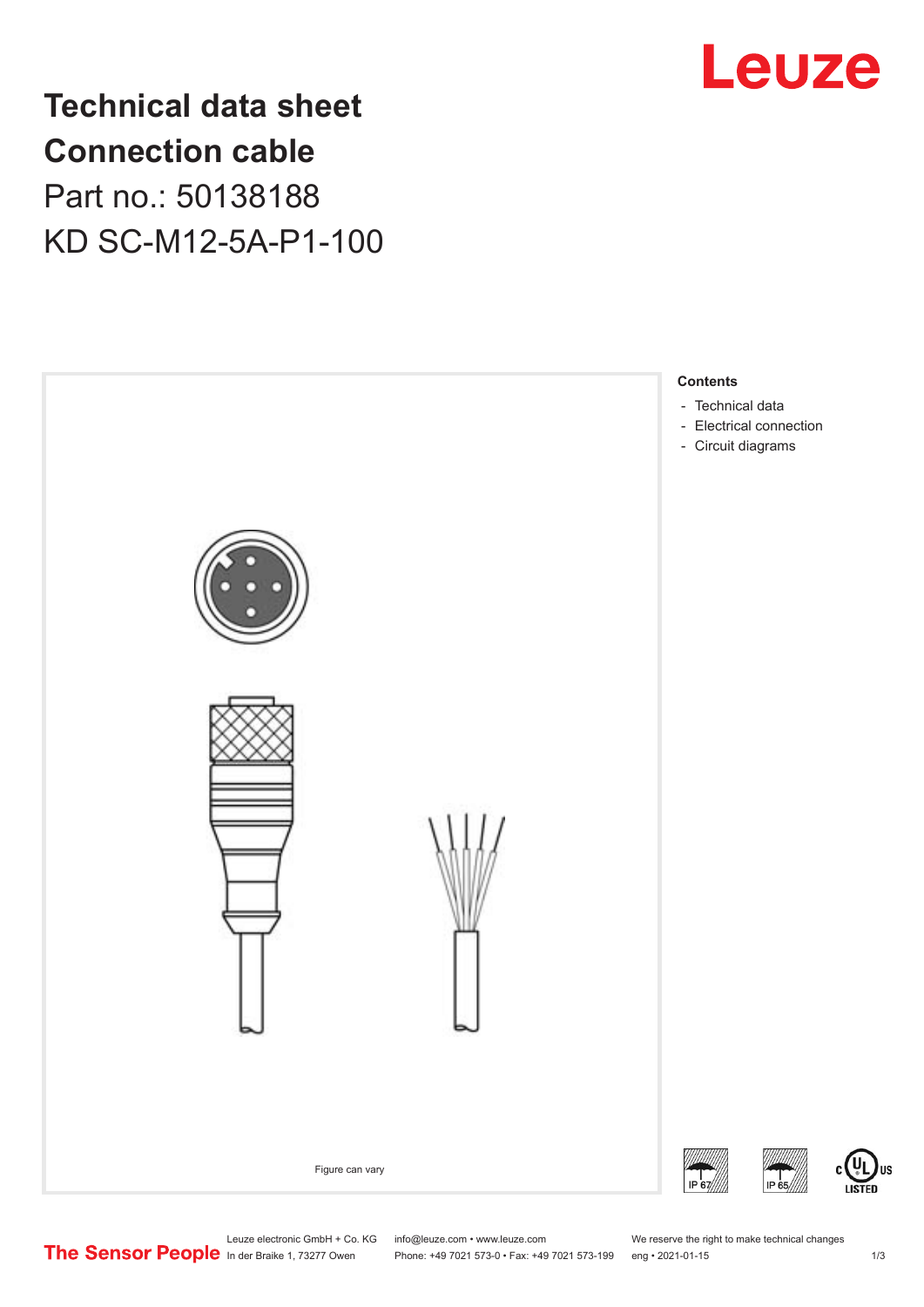## <span id="page-1-0"></span>**Technical data**

### **Electrical data**

**Performance data**

**Operating voltage** Max. 125 V AC/DC

### **Connection**

| <b>Connection 1</b>                             |                                                                                                                                                                                                                                |
|-------------------------------------------------|--------------------------------------------------------------------------------------------------------------------------------------------------------------------------------------------------------------------------------|
| <b>Type of connection</b>                       | Connector                                                                                                                                                                                                                      |
| <b>Thread size</b>                              | M <sub>12</sub>                                                                                                                                                                                                                |
| <b>Type</b>                                     | Female                                                                                                                                                                                                                         |
| Handle body material                            | <b>PUR</b>                                                                                                                                                                                                                     |
| No. of pins                                     | $5 - pin$                                                                                                                                                                                                                      |
| <b>Encoding</b>                                 | A-coded                                                                                                                                                                                                                        |
| Version                                         | Axial                                                                                                                                                                                                                          |
| Lock                                            | Screw fitting, nickel-plated diecast zinc,<br>recommended torque 0.6 Nm, self-<br>locking                                                                                                                                      |
| <b>Connection 2</b>                             |                                                                                                                                                                                                                                |
| <b>Type of connection</b>                       | Open end                                                                                                                                                                                                                       |
|                                                 |                                                                                                                                                                                                                                |
| Cable properties<br><b>Number of conductors</b> |                                                                                                                                                                                                                                |
| Wire cross section                              | 5 Piece(s)<br>$0.34 \, \text{mm}^2$                                                                                                                                                                                            |
| <b>AWG</b>                                      | 22                                                                                                                                                                                                                             |
| Sheathing color                                 | <b>Black</b>                                                                                                                                                                                                                   |
| Shielded                                        | <b>No</b>                                                                                                                                                                                                                      |
| Silicone-free                                   | Yes                                                                                                                                                                                                                            |
| Cable design                                    | Connection cable (open on one end)                                                                                                                                                                                             |
| Cable diameter (external)                       | 5.6 mm                                                                                                                                                                                                                         |
| <b>Cable length</b>                             | 10,000 mm                                                                                                                                                                                                                      |
| <b>Sheathing material</b>                       | <b>PUR</b>                                                                                                                                                                                                                     |
| <b>Wire insulation</b>                          | <b>PUR</b>                                                                                                                                                                                                                     |
| Suitability for drag chains                     | Yes                                                                                                                                                                                                                            |
| <b>Traverse rate</b>                            | Max, 3.3 m/s with horiz, traverse path of<br>5m and and max, acceleration of 5m/s <sup>2</sup>                                                                                                                                 |
| Properties of the outer sheathing               | Free of CFC, cadmium, silicone, and<br>lead, matt, low-adhesion, abrasion-<br>resistant, easily machine-processable                                                                                                            |
| Resistance of the outer sheathing               | Hydrolysis and microbe resistant, good<br>oil, gasoline and chemical resistance in<br>accordance with VDE 0472 part 803 test<br>B. flame retardant in accordance with UL<br>1581 VW1 / CSA FT1 / IEC 60332-1.<br>IEC 60332-2-2 |
| <b>Torsion suitability</b>                      | $\pm 30^\circ$ / m (max. 2 mio. cycles with 35<br>cycles / min)                                                                                                                                                                |

### **Mechanical data**

| <b>Width across flats</b>                                       | $13 \text{ mm}$          |  |
|-----------------------------------------------------------------|--------------------------|--|
| <b>Bending cycles</b>                                           | 5,000,000 Piece(s)       |  |
| Bending radius, flexible laying, min.                           | Min. 10 x cable diameter |  |
| Bending radius, stationary laying, min. Min. 5 x cable diameter |                          |  |
|                                                                 |                          |  |
| <b>Environmental data</b>                                       |                          |  |
| Ambient temperature, operation,<br>flexible use                 | $-2580 °C$               |  |
| Ambient temperature, operation,<br>stationary use               | $-4080 °C$               |  |
| <b>Certifications</b>                                           |                          |  |
| Degree of protection                                            | IP 65                    |  |
|                                                                 | IP 67                    |  |
| <b>Certifications</b>                                           | c UL US                  |  |
|                                                                 |                          |  |
| <b>Classification</b>                                           |                          |  |
| <b>Customs tariff number</b>                                    | 85444290                 |  |
| eCl@ss 5.1.4                                                    | 27279201                 |  |
| $eC/\omega$ ss 8.0                                              | 27279218                 |  |
| eCl@ss 9.0                                                      | 27060311                 |  |
| eCl@ss 10.0                                                     | 27060311                 |  |
| eCl@ss 11.0                                                     | 27060311                 |  |
| <b>ETIM 5.0</b>                                                 | EC001855                 |  |
| <b>ETIM 6.0</b>                                                 | EC001855                 |  |
| <b>ETIM 7.0</b>                                                 | EC001855                 |  |

## **Electrical connection**

## **Connection 1**

| Type of connection   | Connector                                                                             |  |
|----------------------|---------------------------------------------------------------------------------------|--|
| <b>Bridged</b>       | Pin $1 \le$ Pin 2                                                                     |  |
| <b>Thread size</b>   | M <sub>12</sub>                                                                       |  |
| <b>Type</b>          | Female                                                                                |  |
| Handle body material | <b>PUR</b>                                                                            |  |
| No. of pins          | $5$ -pin                                                                              |  |
| Encoding             | A-coded                                                                               |  |
| <b>Version</b>       | Axial                                                                                 |  |
| Lock                 | Screw fitting, nickel-plated diecast zinc, recommended<br>torque 0.6 Nm, self-locking |  |

Leuze electronic GmbH + Co. KG info@leuze.com • www.leuze.com We reserve the right to make technical changes

# Leuze